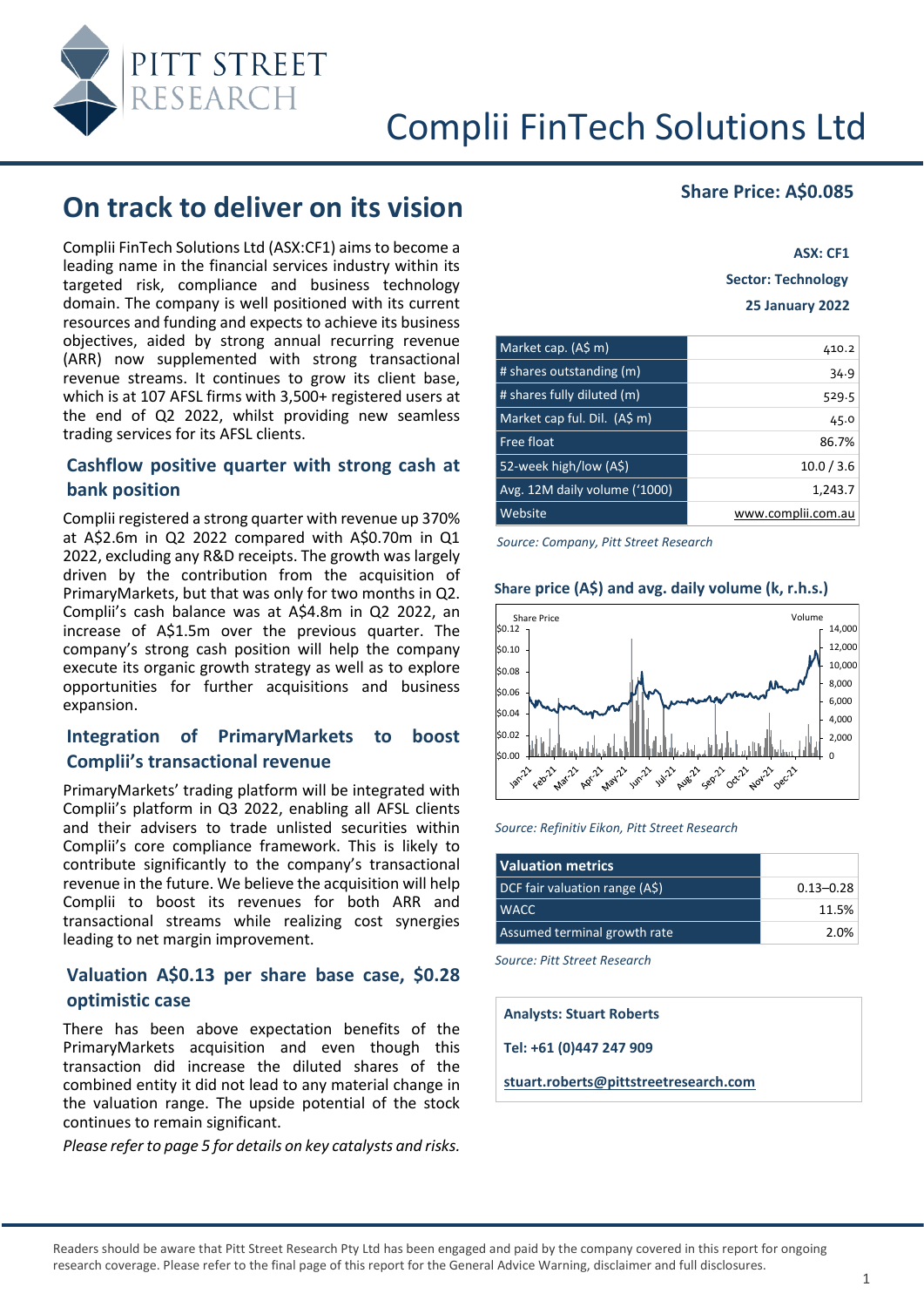

# **Table of Contents**

| Profitable Q2 FY 2022 (excluding R&D incentives)              | 3 |
|---------------------------------------------------------------|---|
| PrimaryMarkets' trading platform to widen Complii's offerings | з |
| Other highlights of Q2 2022                                   | 4 |
| Way forward                                                   | 4 |
| Utilisation of funds so far                                   | 5 |
| <b>Valuation reiterated</b>                                   | 5 |
| <b>Catalysts</b>                                              | 6 |
| <b>Key risks</b>                                              | 6 |
| <b>Analysts' Qualifications</b>                               | 7 |
| General advice warning, Disclaimer & Disclosures              | 8 |
|                                                               |   |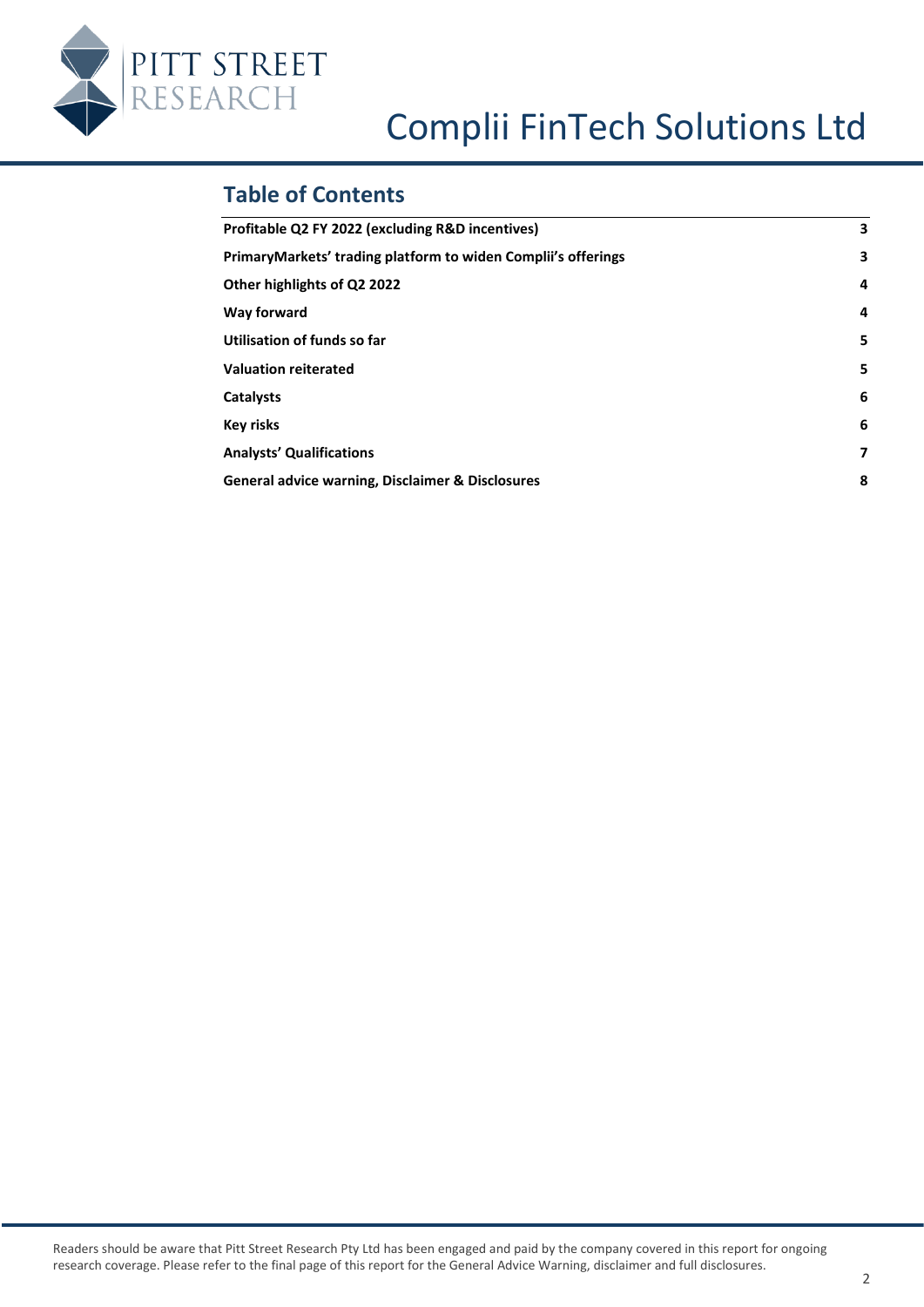

<span id="page-2-0"></span>*Revenue growth in Q2 2022 was driven by consolidation of PrimaryMarkets business for 2 months*

### **Profitable Q2 FY 2022 (excluding R&D incentives)**

Complii reported revenue at A\$2.6m in Q2 2022 as against A\$0.70m in Q1 2022. The jump in revenue was primarily driven by the two month consolidation of PrimaryMarkets business during Q2. Complii completed the acquisition of PrimaryMarkets, an Australian share trading and registry platform for unlisted companies and funds, on 3 November 2021.

PrimaryMarkets generated revenue of A\$455k in October 2021, prior to the takeover by Complii, and hence was not included in the company's Q2 revenue figures. Additionally, R&D grants received by PrimaryMarkets have not been included in Q2 sales numbers either. Complii received R&D tax incentive rebate of A\$942k during the quarter but this related solely to activities in FY 2021.

The group's ARR increased by A\$106k in Q2 2022, generated from new clients as well as from providing additional functionality to existing clients. Staff costs accounted for 32% and 40% share of receipts from customers in Q2 2022 and 1H 2022, respectively. Administration and corporate costs accounted for 43% and 55% share of receipts from customers in Q2 2022 and 1H 2022, respectively. Cash at bank increased by 45% to A\$4.8m from A\$3.3m and end Q1 2022. The company does not have any debt on its books which provides it enough scope to raise funds in the future to fund potential transactions.

Complii's focus on business development has enabled it to successfully deliver major projects during the quarter, which include:

- 1. Compliance:
	- Initial release of the next-generation Statement of Advice (SOA3000) automation and Adviser workflow efficiency.
	- Complaints module.
- 2. Capital Raising:
	- Corporate Highway (Broker Distribution Platform) release to enhance placement distribution capability.
	- Adviser Bid (electronic bidding/allocation system) enhancements to improve performance and support future growth.

### **PrimaryMarkets' trading platform to widen Complii's offerings**

Complii's existing core platform allows its extensive AFSL customers to raise new capital in both listed as well as unlisted securities. The integration of PrimaryMarkets will open new growth opportunities for Complii, as the PrimaryMarkets trading platform enables customers to trade securities in unlisted and private companies. This will boost the Group's transactional revenue, which was evident from the growth in the company's revenue in Q2 2022. Further, since PrimaryMarkets' trading platform does not have any prominent competitor in all of Australasia, Complii will be able to offer a oneof-its-kind trading platform to its customers, giving it a competitive edge over its existing peers and future new entrants in the market.

Gavin Solomon, the founder of PrimaryMarkets, has joined Complii's board as an Executive Director. He has over 35 years' experience in the Australian and Asian Equity Capital Markets, which will allow him to contribute to Complii's future growth.

<span id="page-2-1"></span>*Acquisition of PrimaryMarkets will allow Complii's customers to trade securities of unlisted and private companies, driving the transactional revenue for the group*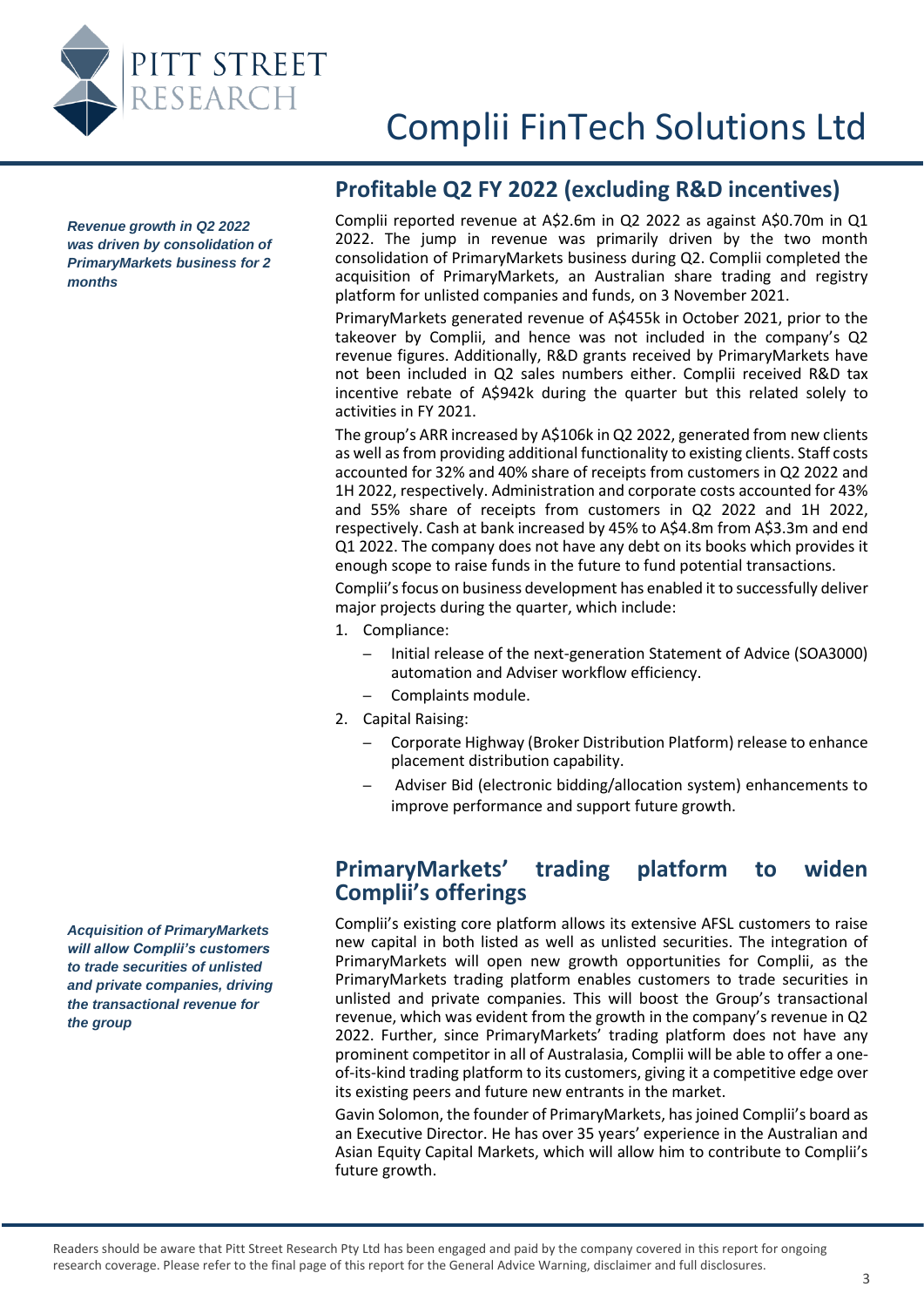<span id="page-3-0"></span>

### **Other highlights of Q2 2022**

- PrimaryMarkets relocated its operations to combine them with Complii's existing headquarters in Sydney. This has resulted in annual rental savings of A\$170K for the combined entity.
- The company supplemented its revenue streams by adding transactional revenue and new recurring revenue categories to its existing recurring revenue model.
- Total client base increased to 107 AFSL firms, with four new AFSL clients added in the quarter. These clients represent over 3,500 registered users of the Complii platform.

# <span id="page-3-1"></span>**Way forward**

Complii plans to complete the integration of PrimaryMarkets' trading platform into its existing platform in Q3 2022, following which Complii's network of AFSL clients and their advisers can seamlessly trade unlisted securities within the core compliance framework offered by Complii. Further, the company plans to release a new staff trading module for its AFSL clients in Q3 2022, designed to accommodate all relevant compliance necessities, such as staff order pre-approval, tracking and post-trade workflow management and review.

The group will remain focussed on the executing its organic growth strategy, which includes developing new products and delivering new services for its existing AFSL clients to improve compliance-related efficiencies. Further, it aims to increase its customer and investor network base while on-boarding new clients to its platform.

The company also plans to grow its recurring revenue by expanding its service offerings in the financial services sector, with primary focus on Australasia. Singapore and Hong Kong could serve as future potential growth markets for the company. Lastly, the company will continue to explore new business expansion and merger/acquisition opportunities to support future revenue growth.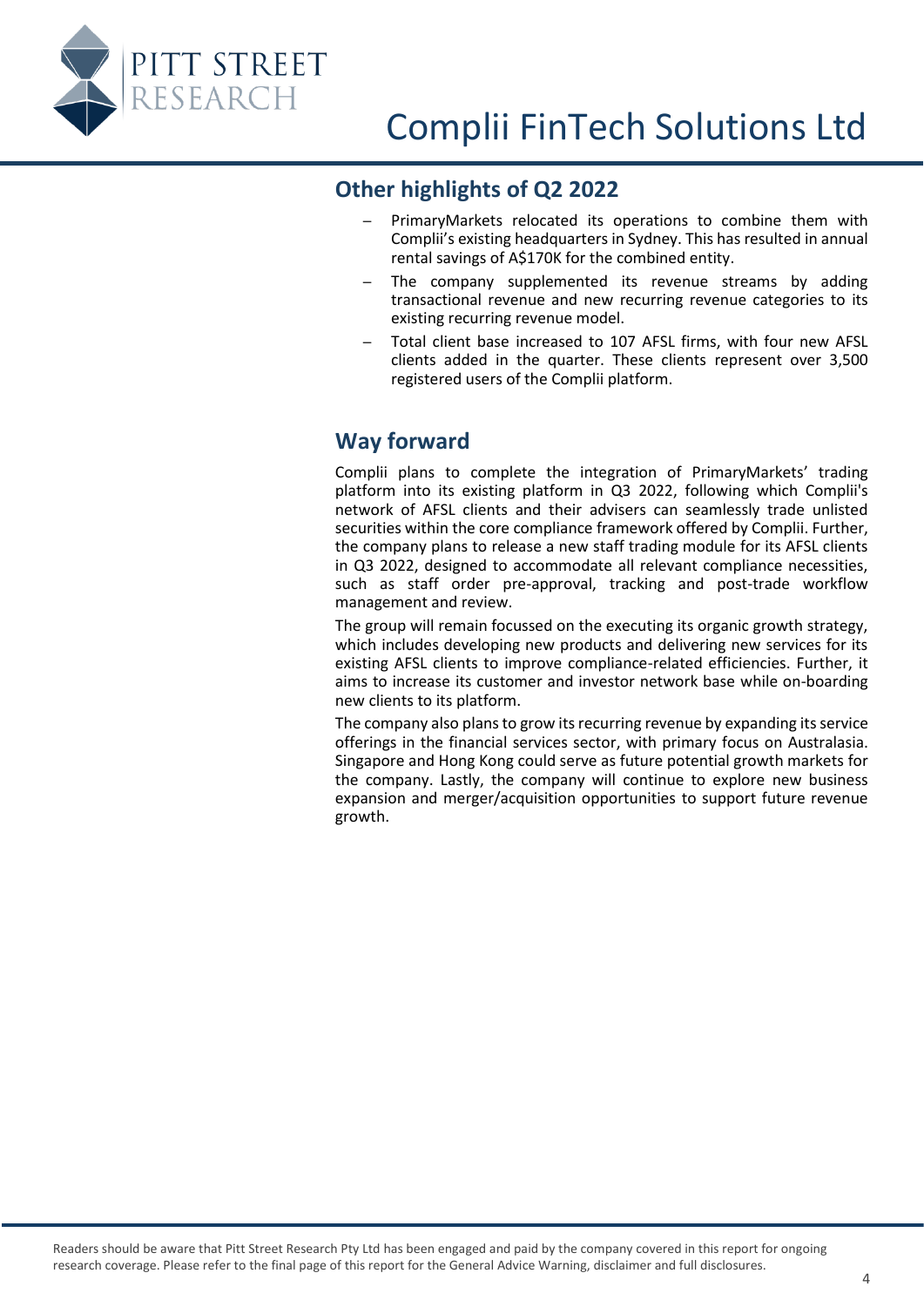<span id="page-4-0"></span>

### **Utilisation of funds so far**

Complii had successfully raised A\$7m on 10 December 2020. Below is the progress on its expenditure program, as per its prospectus released on 11 November 2020.

| <b>Use of Funds</b>                                                | <b>Maximum</b><br>\$7m<br><b>Subscription</b> | <b>Actual Q2</b><br>2022 Spend | <b>Current Status</b>               |
|--------------------------------------------------------------------|-----------------------------------------------|--------------------------------|-------------------------------------|
| Complii product development<br>and integration                     | A\$1,580,000                                  | A\$410,000                     | On track                            |
| Marketing of Complii Platform                                      | A\$1,000,000                                  | A\$109,000                     | On track                            |
| Strategic and acquisition<br>opportunities                         | A\$690,000                                    | A\$90,000                      | On track                            |
| <b>Business expansion costs</b>                                    | A\$2,000,000                                  | A\$293,000                     | Seeking additional<br>opportunities |
| Costs of the Public Offer                                          | A\$721,000                                    |                                | Completed                           |
| Other costs associated with the<br>Proposed Acquisition of Complii | A\$250,000                                    |                                | Completed                           |
| Working capital following Public<br>Offer                          | A\$759,000                                    | A\$1,143,000                   | Exceeded                            |
| <b>Total funds</b>                                                 | A\$7.000.000                                  | A\$2.045.000                   |                                     |

<span id="page-4-1"></span>*Source: Company announcement*

#### **Valuation reiterated**

In November 2021 we revisited our valuation assumptions from July 2021 to largely factor in the following changes:

- Revenue and margin benefits accruing in the future years due to the PrimaryMarkets acquisition [\(Figure 1\)](#page-4-2).
- Increase in share dilution driven by the all-scrip financing of the acquisition, which involved issuance of additional shares and options.

#### <span id="page-4-2"></span>**Figure 1: Change in estimates (annual)**

| In A\$m                        | <b>FY 2022F</b> |            | <b>FY 2023F</b> |            |
|--------------------------------|-----------------|------------|-----------------|------------|
|                                | Old             | <b>New</b> | Old             | <b>New</b> |
| <b>Group Operating Revenue</b> | \$3.7           | \$6.9      | \$5.6           | \$8.7      |
| % change                       |                 | 86%        |                 | 55%        |
| EBIT                           | $-50.4$         | \$0.5      | \$0.6           | \$1.3      |
| change                         |                 | <b>NM</b>  |                 | 120%       |

*Source: Pitt Street Research*

The net result of the above-mentioned changes on the valuation range is not significant when compared with our prior valuation conducted in July 2021. The upside potential of the stock remains substantial though [\(Figure 2](#page-5-3) and [Figure 3](#page-5-4)) and we remain confident on the company's potential to deliver on its potential.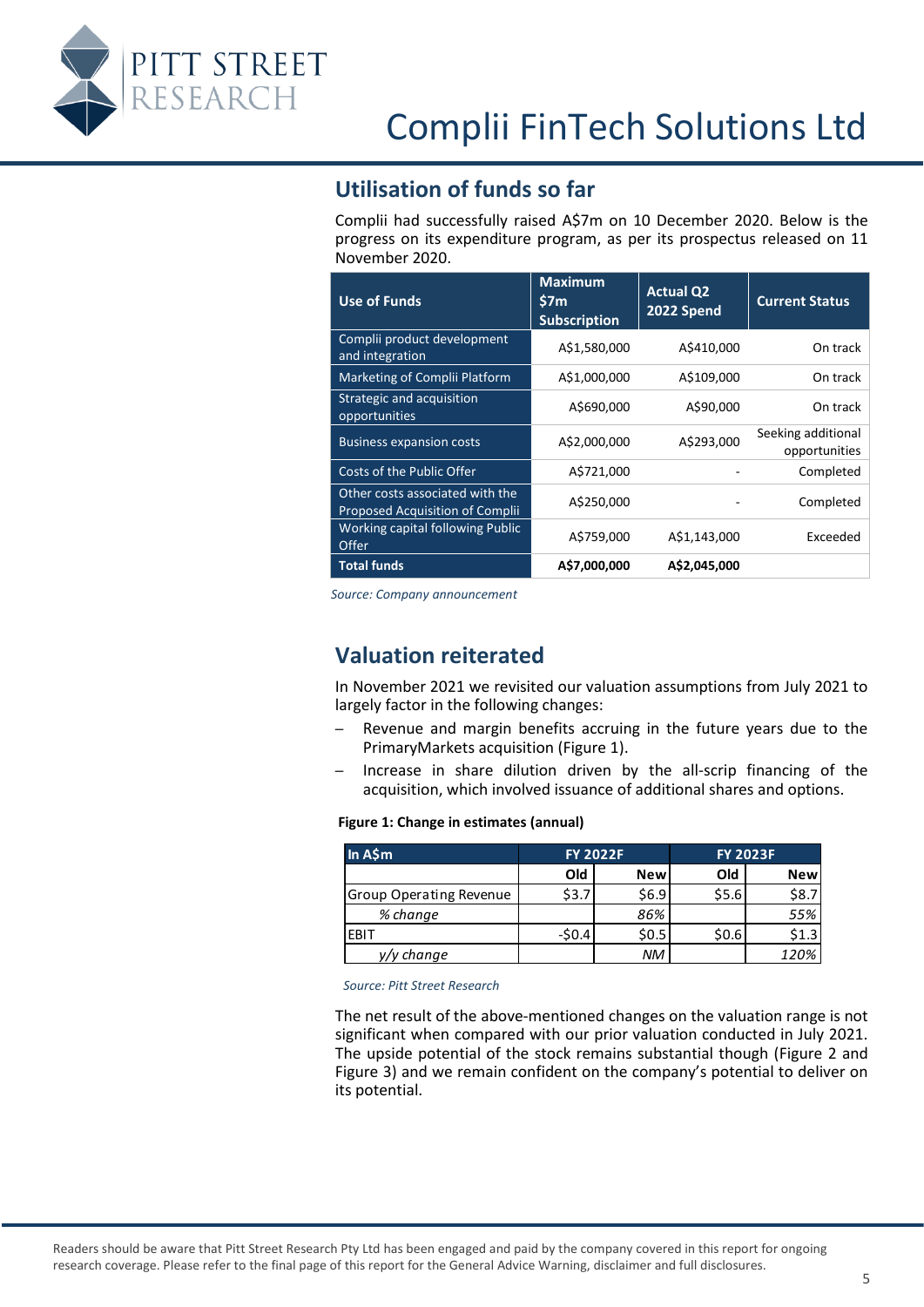

<span id="page-5-4"></span><span id="page-5-3"></span>

| Figure 2: Base case DCF                                   |                                   | <b>Figure 3: Bull case DCF</b>                            |        |
|-----------------------------------------------------------|-----------------------------------|-----------------------------------------------------------|--------|
| <b>Base Case</b>                                          |                                   | <b>Bull Case</b>                                          |        |
| <b>Valuation (AUD)</b>                                    |                                   | <b>Valuation (AUD)</b>                                    |        |
| Present value of FCF                                      | 24.2                              | Present value of FCF                                      | 50.3   |
| Present value of Terminal FCF                             | 39.9                              | Present value of Terminal FCF                             | 91.7   |
| Enterprise Value (m)                                      | 64.0                              | <b>Enterprise Value (m)</b>                               | 142.0  |
| Net debt (cash)<br>Minority interest<br>Other Investments | (4.2)<br>$\overline{\phantom{a}}$ | Net debt (cash)<br>Minority interest<br>Other Investments | (4.2)  |
| Equity value (m)                                          | 68.2                              | Equity value (m)                                          | 146.2  |
| Diluted shares                                            | 529.5                             | Diluted shares                                            | 529.5  |
| Implied price (A\$)                                       | 0.13                              | Implied price (A\$)                                       | 0.28   |
| Current price (A\$)                                       | 0.085                             | Current price (A\$)                                       | 0.085  |
| Upside (%)                                                | 51.5%                             | Upside (%)                                                | 224.8% |

<span id="page-5-0"></span>*Source: Pitt Street Research* 

# **Catalysts**

We think the following factors can help Complii's stock price move towards our fair valuation range:

- Better-than-expected growth in client additions during subsequent quarters of FY 2022.
- Additional higher margin revenue streams (both ARR and transactional) from PrimaryMarkets.
- Further complimentary and value-accretive acquisition or partnership deals.
- Launch of new products that have high acceptance among existing customers.

### **Key risks**

<span id="page-5-1"></span>We see the following risks associated with Complii:

- **Slower-than-expected product uptake by customers.** There is execution risk associated with the new product modules (e.g., Risk Management System and Financial Crimes Platform) and their acceptance by the existing client base.
- **Higher-than-expected customer churn.** There is a risk that competitive actions or industry pressures in the end market, such as drastic regulatory changes, could result in higher customer churn.
- **Extent of synergies being realised.** There is a risk that the recently acquired entities might witness lower growth and synergies as compared with the management's expectations.
- <span id="page-5-2"></span>– **Risk of data breaches and intellectual property risk.** Given that the company stores critical data on its own systems and networks as well as with various third parties, it becomes vulnerable to risks associated with data breaches.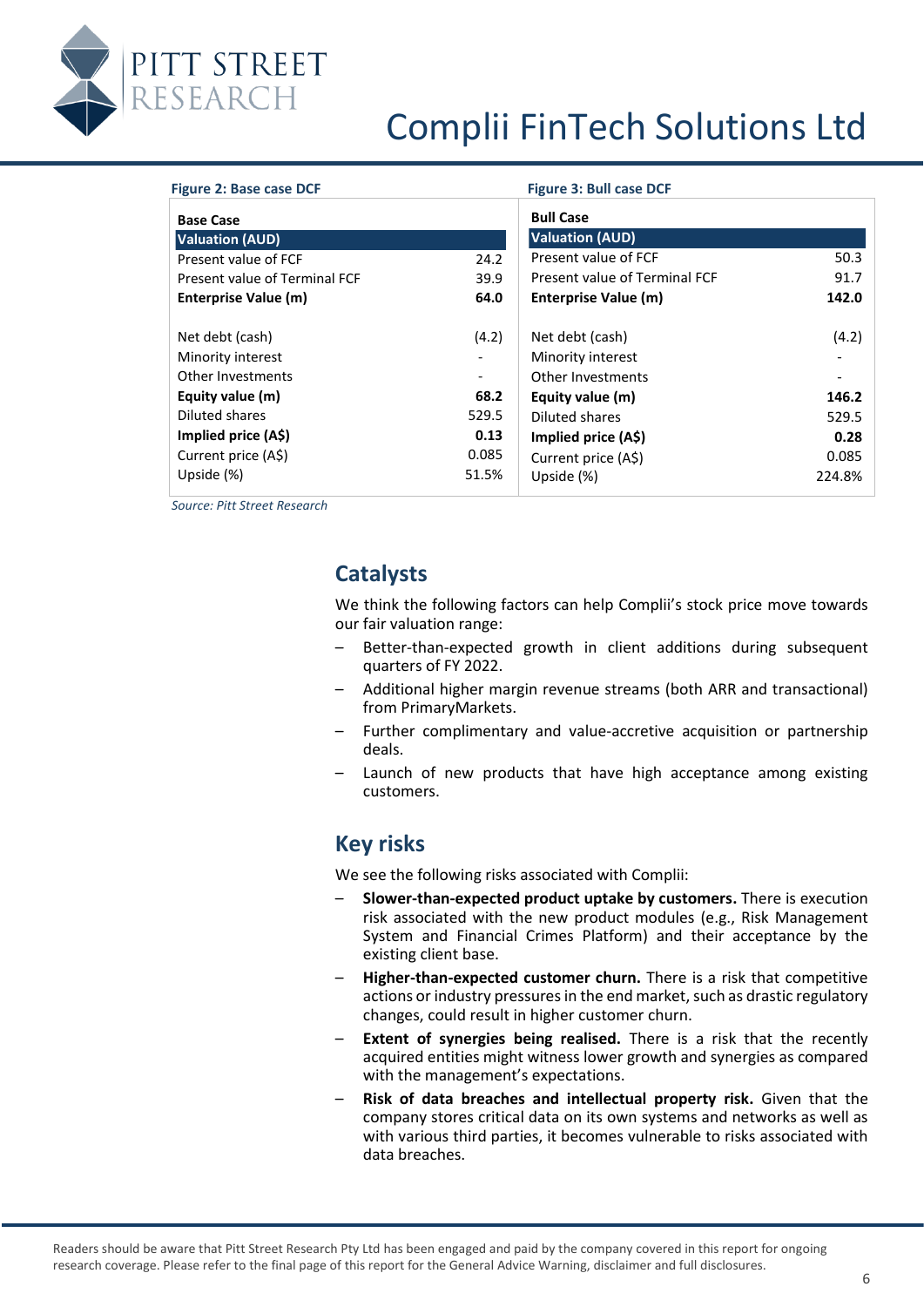

## **Analysts' Qualifications**

Stuart Roberts, lead analyst on this report, has been an equities analyst since 2002.

- Stuart obtained a Master of Applied Finance and Investment from the Securities Institute of Australia in 2002. Previously, from the Securities Institute of Australia, he obtained a Certificate of Financial Markets (1994) and a Graduate Diploma in Finance and Investment (1999).
- Stuart joined Southern Cross Equities as an equities analyst in April 2001. From February 2002 to July 2013, his research speciality at Southern Cross Equities and its acquirer, Bell Potter Securities, was Healthcare and Biotechnology. During this time, he covered a variety of established healthcare companies, such as CSL, Cochlear and Resmed, as well as numerous emerging companies. Stuart was a Healthcare and Biotechnology analyst at Baillieu Holst from October 2013 to January 2015.
- After 15 months over 2015–2016 doing Investor Relations for two ASXlisted cancer drug developers, Stuart founded NDF Research in May 2016 to provide issuer-sponsored equity research on ASX-listed Life Sciences companies.
- In July 2016, with Marc Kennis, Stuart co-founded Pitt Street Research Pty Ltd, which provides issuer-sponsored research on ASX-listed companies across the entire market, including Life Sciences companies.
- Since 2018, Stuart has led Pitt Street Research's Resources Sector franchise, spearheading research on both mining and energy companies.